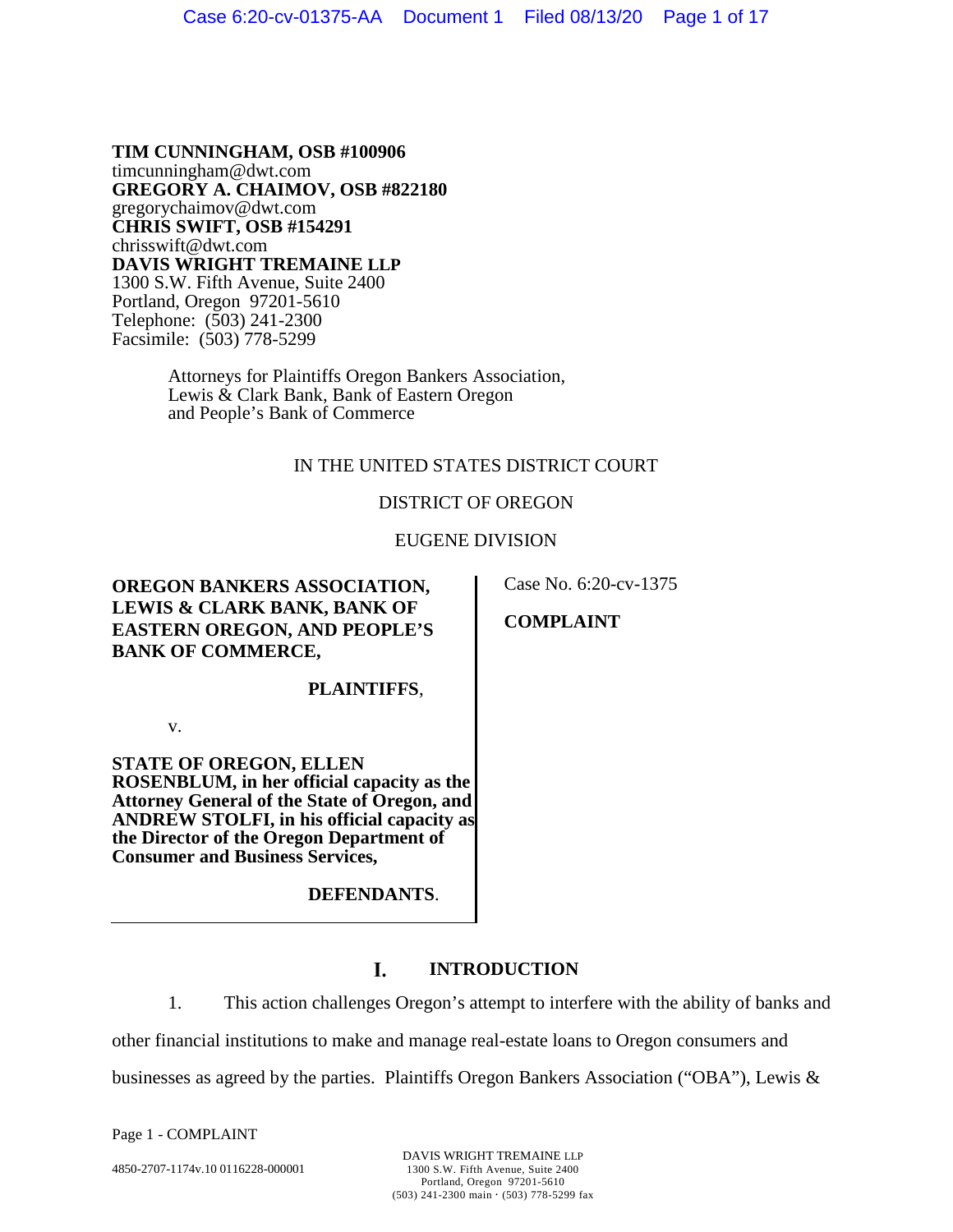Clark Bank, Bank of Eastern Oregon, and People's Bank of Commerce, recognize that many borrowers face hardships related to COVID-19, and OBA and its members support assistance for these borrowers and uniform federal legislation and modifications agreed to between borrowers and lenders. But individual state laws, like the one challenged in this litigation, complicate financial institutions' ability to provide relief to affected borrowers and threaten the smaller, locally-responsive financial institutions the most.

#### **II. PARTIES**

2. OBA is a trade association serving state and national banks, savings banks and associations, and trust companies doing business in Oregon. Its members include national banks and federal savings associations, Oregon-chartered financial institutions, and out-of-state financial institutions doing business in Oregon. Its mission is to be the voice of Oregon banking. Its members have originated loans subject to Oregon's HB 4204, and its members service loans subject to Oregon's HB 4204, discussed further below. OBA's members include financial institutions which acquired judgments of foreclosure in Oregon Courts between March 8, 2020 and June 30, 2020. OBA's members also include state-chartered and federally-chartered financial institutions subject to HB 4204. Since the advent of the COVID-19 pandemic, OBA's members have worked diligently with borrowers impacted by COVID-19 to modify or forbear existing loans, both under voluntary programs and those imposed under the federal Coronavirus Aid, Relief, and Economic Security ("CARES") Act (discussed more fully below).

3. Lewis & Clark Bank is an Oregon-chartered commercial bank headquartered in Oregon City, Oregon, with branches in Astoria and Seaside, Oregon. Lewis & Clark Bank has originated and serviced loans subject to Oregon's HB 4204, discussed further below. Since HB 4204 was enacted, Lewis & Clark Bank has had at least three borrowers request deferrals under HB 4204. In addition, Lewis & Clark Bank has refrained from assessing contractually-allowed default interest because of the provisions of HB 4204 (described below).

Page 2 - COMPLAINT

4850-2707-1174v.10 0116228-000001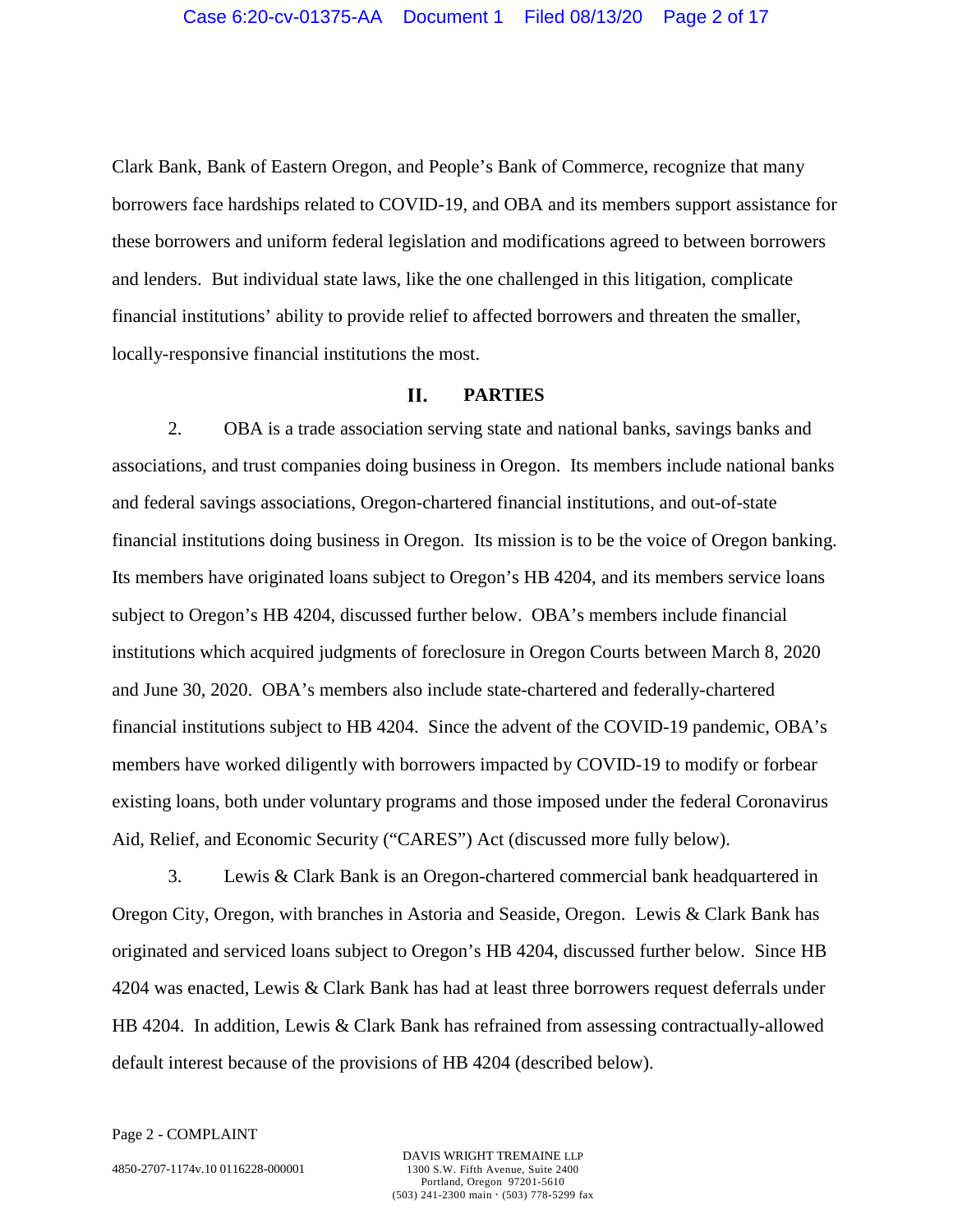4. Bank of Eastern Oregon is an Oregon-chartered commercial bank headquartered in Heppner, Oregon, serving customers and communities in Eastern Oregon and Southeast Washington. Between March 8, 2020 and June 30, 2020, Bank of Eastern Oregon assessed contractually authorized late fees on loans it originated and serviced for failing to timely make periodic payments.

5. People's Bank of Commerce is an Oregon-chartered commercial bank headquartered in Medford, Oregon. People's Bank of Commerce has originated and serviced loans subject to Oregon's HB 4204, discussed further below. Since the advent of the COVID-19 pandemic, People's Bank of Commerce has modified over a hundred real-estate loans and provided over 1,000 Paycheck Protection Program loans totaling approximately \$95 million dollars.

6. During the pandemic, nearly every bank doing business in Oregon, including federally and Oregon-chartered OBA members, has provided loan payment deferrals to their borrowers, many have waived fees and provided loan modifications, and some have stood up emergency loan programs for those impacted by COVID-19. In fact, Bank of Eastern Oregon is one of those banks. Additionally, Oregon's banks (including federally-chartered and statechartered) originated 89% of the 64,978 (as of July 31, 2020) SBA Paycheck Protection Program loans totaling more than \$7 billion provided to businesses in Oregon. Many of these recipients have commercial real estate loans, and many of the employees paid by the program have residential mortgage loans.

7. Defendant State of Oregon is a political subdivision of the United States.

8. Defendant Ellen Rosenblum is the Attorney General of the State of Oregon. Plaintiffs name Ms. Rosenblum in her official capacity.

9. Defendant Andrew Stolfi is the Director of the Oregon Department of Consumer and Business Services, which houses Oregon's Division of Financial Regulation. Plaintiffs name Mr. Stolfi in his official capacity.

Page 3 - COMPLAINT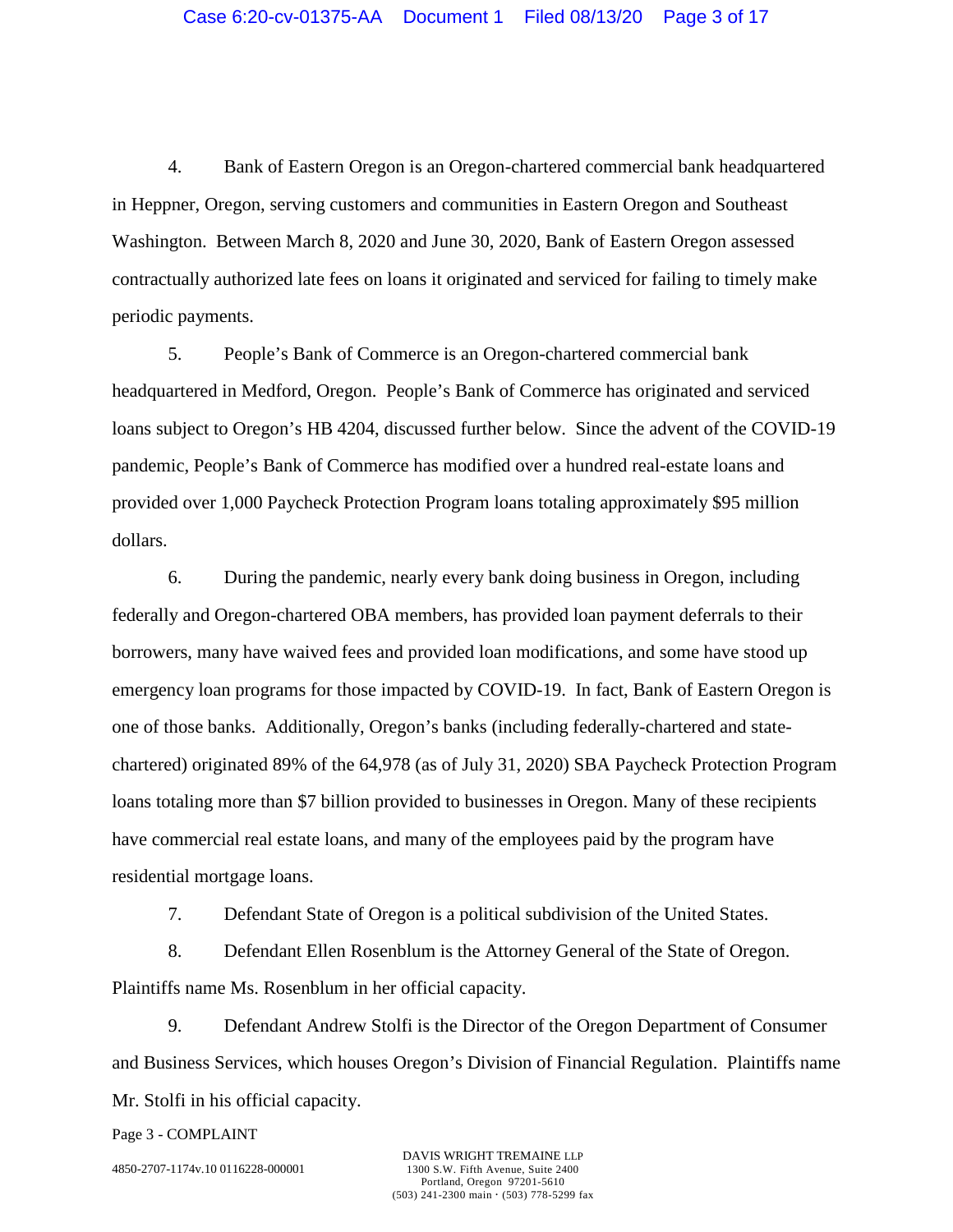10. Under Oregon law, Defendants Stolfi and Rosenblum have the authority to enforce HB 4204.

#### Ш. **JURISDICTION AND VENUE**

11. This Court has jurisdiction of this action under 28 U.S.C. § 1331.

12. Venue is appropriate as all defendants reside in Oregon. 28 U.S.C. § 1391.

#### $\mathbf{IV}$ . **FEDERAL AND STATE BANKING REGULATION**

13. The federal government regulates banking through a number of agencies and statutes, including the National Bank Act 12 U.S.C. § 1 *et seq.* (regulating national banks), the Home Owners' Loan Act ("HOLA"), 12 U.S.C. § 1461 *et seq.* (regulating federal savings associations or "thrifts"), and the Federal Deposit Insurance Act ("FDIA") 12 U.S.C. § 1811 *et. seq*. (establishing the Federal Deposit Insurance Corporation and governing aspects of FDICinsured bank activities and operations). Federal regulation of banking is so pervasive that the normal presumption that "[C]ongress does not intend to preempt state law absent a clear manifestation of intent to the contrary…does not apply to regulations in the field of national banking." *Campidoglio LLC v. Wells Fargo & Co.*, 870 F.3d 963, 971 (9th Cir. 2017).

14. Both the National Bank Act and HOLA provide national banks and federal savings associations, respectively, the authority to make loans secured by real property. 12 U.S.C. § 371; 12 U.S.C. § 1464(c)(1)(B). As to national banks, "state law may not significantly burden a national bank's own exercise of its real estate lending power." *Watters v. Wachovia Bank, N.A.*, 550 U.S. 1, 12-13 (2007). As to federal savings associations, the Ninth Circuit has held federal regulation "so pervasive as to leave no room for state regulatory control." *Campidoglio LLC*, 870 F.3d at 971. Courts and regulators measure preemption against federal savings associations in the same manner as they do national banks. 12 U.S.C. § 1465(a); *see also* 12 C.F.R. § 7.4010(a); 12 C.F.R. § 160.2; 12 C.F.R. § 34.6.

15. The Office of the Comptroller of Currency ("OCC"), which regulates both national banks and federal savings associations, has issued regulations interpreting the

Page 4 - COMPLAINT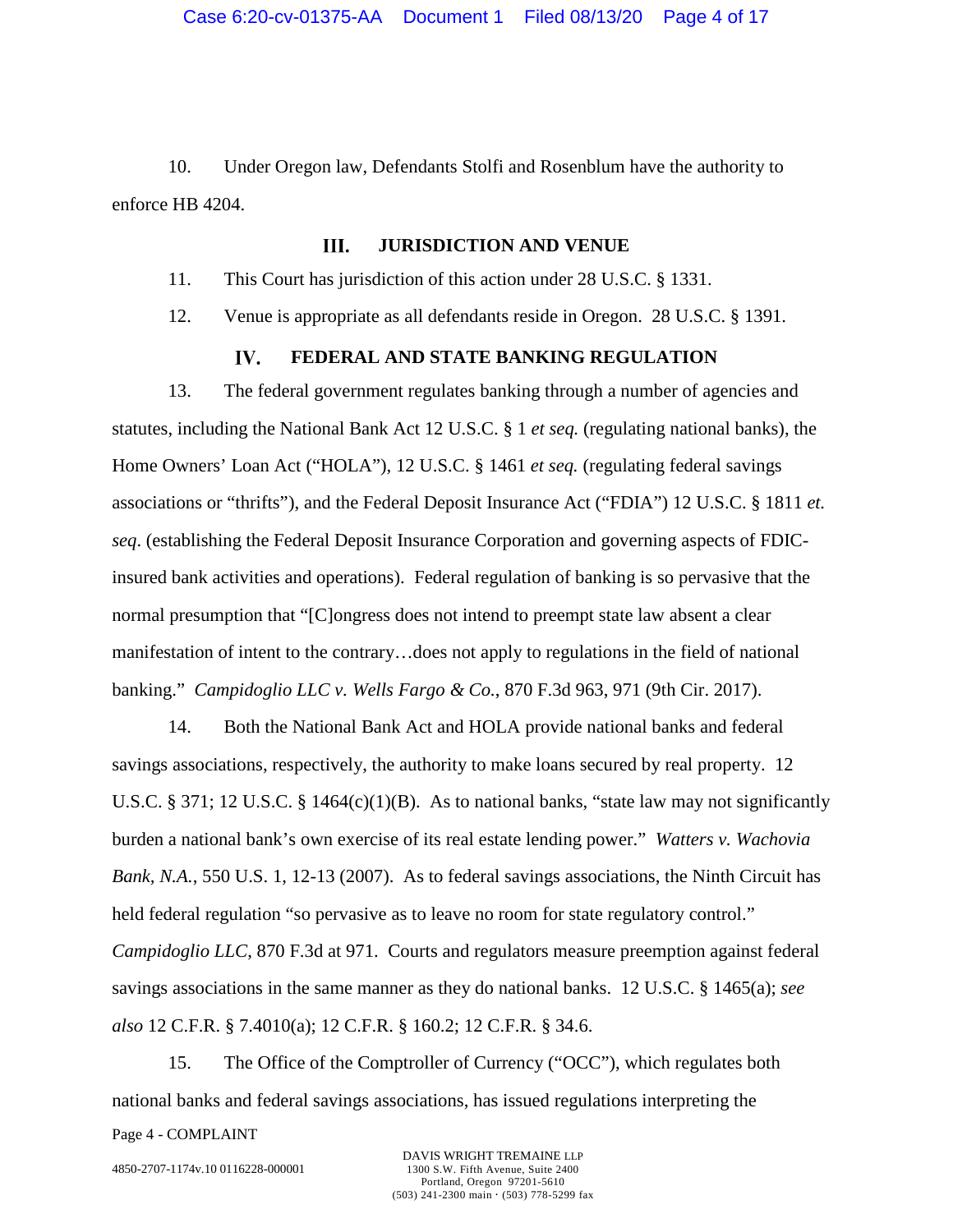preemptive force of federal law. Specifically, 12 C.F.R. § 34.4 provides a national bank may "make real estate loans…without regard to state law limitations concerning… [t]he terms of credit, including schedule for repayment of principal and interest, amortization of loans, balance, payments due, minimum payments, or term to maturity of the loan, including the circumstances under which a loan may be called due and payable upon the passage of time or a specified event external to the loan." The OCC specifies that national banks may make real estate loans without regard to state law regarding "[e]scrow accounts" and "servicing…of…mortgages," and also provides a national bank may make real estate loans without regard to state law limitations concerning "[d]isclosure and advertising, including laws requiring specific statements, information, or other content to be included in credit application forms, credit solicitations, billing statements, credit contracts, or other credit-related documents." *Id.* 

16. On June 17, 2020, the OCC issued a bulletin addressing actions taken by state and local authorities with respect to foreclosure moratoriums, loan forbearance, limitations on interest and fees banks may charge, and reporting requirements. OCC Bulletin 2020-62, "COVID-19 Relief Programs: Preemption" (June 17, 2020). The OCC stated, "While these state and local actions are well-intended, the OCC is concerned that the proliferation of a multitude of competing requirements will conflict with banks' ability to operate effectively and efficiently, potentially increasing the risk to banks' safety and soundness and ultimately harming consumers. . . . [F]ederal law preempts state and local laws that impermissibly conflict with banks' exercise of federally authorized powers under the standard set forth in *Barnett Bank of Marion County, N.A. v. Nelson.* Consistent with this standard, OCC regulations provide examples of the types of state laws that do not apply to banks' lending and deposit-taking activities. These include state law limitations on: terms of credit, such as the schedule for repayment and interest, amortization of loans, balance, payments due, minimum payments, and term to maturity; disbursements and repayments; and processing, origination, and servicing mortgages. OCC regulations also address interest and non-interest fees. OCC regulations

Page 5 - COMPLAINT

4850-2707-1174v.10 0116228-000001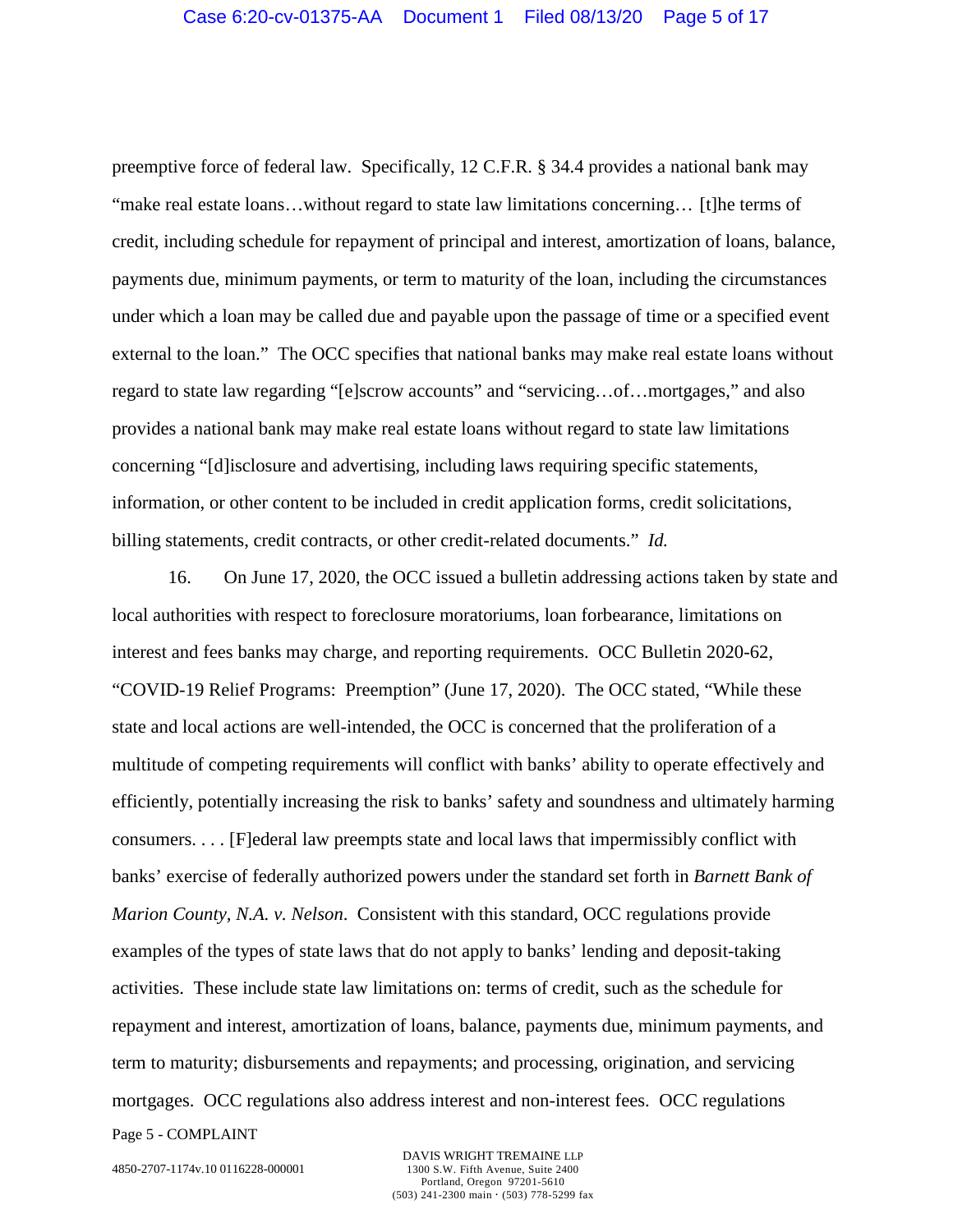preempt state laws that conflict with the real estate lending powers of banks and specifically preempt state laws that interfere with banks' ability to make mortgage loans secured by real estate. State action that limits banks' ability to foreclose on a defaulted loan and take possession of collateral, beyond what is provided for in the CARES Act, would interfere with banks' powers to make secured mortgage loans." *Id.*

17. Recognizing the significant competitive advantage federally-chartered depository institutions would otherwise have over their state-chartered counterparts, with respect to certain aspects of their operations and activities, federal law extends its preemptive effect to include state-charted banks on certain issues and areas of their operations. For example, the Depository Institutions Deregulation and Monetary Control Act ("DIDA"), "[i]n order to prevent discrimination against State-chartered insured depository institutions," expressly preempts statelaw limitations on interest rates allowed to be charged by state-chartered banks under the law where the bank is located. 12 U.S.C. § 1831d(a); *see also Greenwood Trust Co. v. Com. of Mass.*, 971 F.2d 818, 827 (1st Cir. 1992) ("To the extent that a law or regulation enacted in the borrower's home state purposes [sic] to inhibit the bank's choice of an interest term under section 521, DIDA expressly preempts the state law's operation."). Similarly, the FDIA extends to statechartered banks the preemptive force of the National Bank Act and OCC regulations in connection with the activities permissible for the branch of an out-of-state bank. 12 U.S.C. § 1831a(j)(1).

18. In an effort to allow Oregon-chartered banks to compete effectively with their federally-chartered counterparts, Oregon has extended to Oregon-chartered banks the right to "[e]ngage as principal or agent in activities in which national banks may engage…subject to conditions and restrictions that apply to national banks." ORS 708A.010(1)(a); *see also* ORS 708A.010(1)(b) (allowing Oregon-chartered banks to engage in the same activities as out-of-state chartered banks). In this way, the Oregon legislature has ensured state-chartered banks remain on even-footing with their out-of-state chartered and federally-chartered counterparts.

Page 6 - COMPLAINT

4850-2707-1174v.10 0116228-000001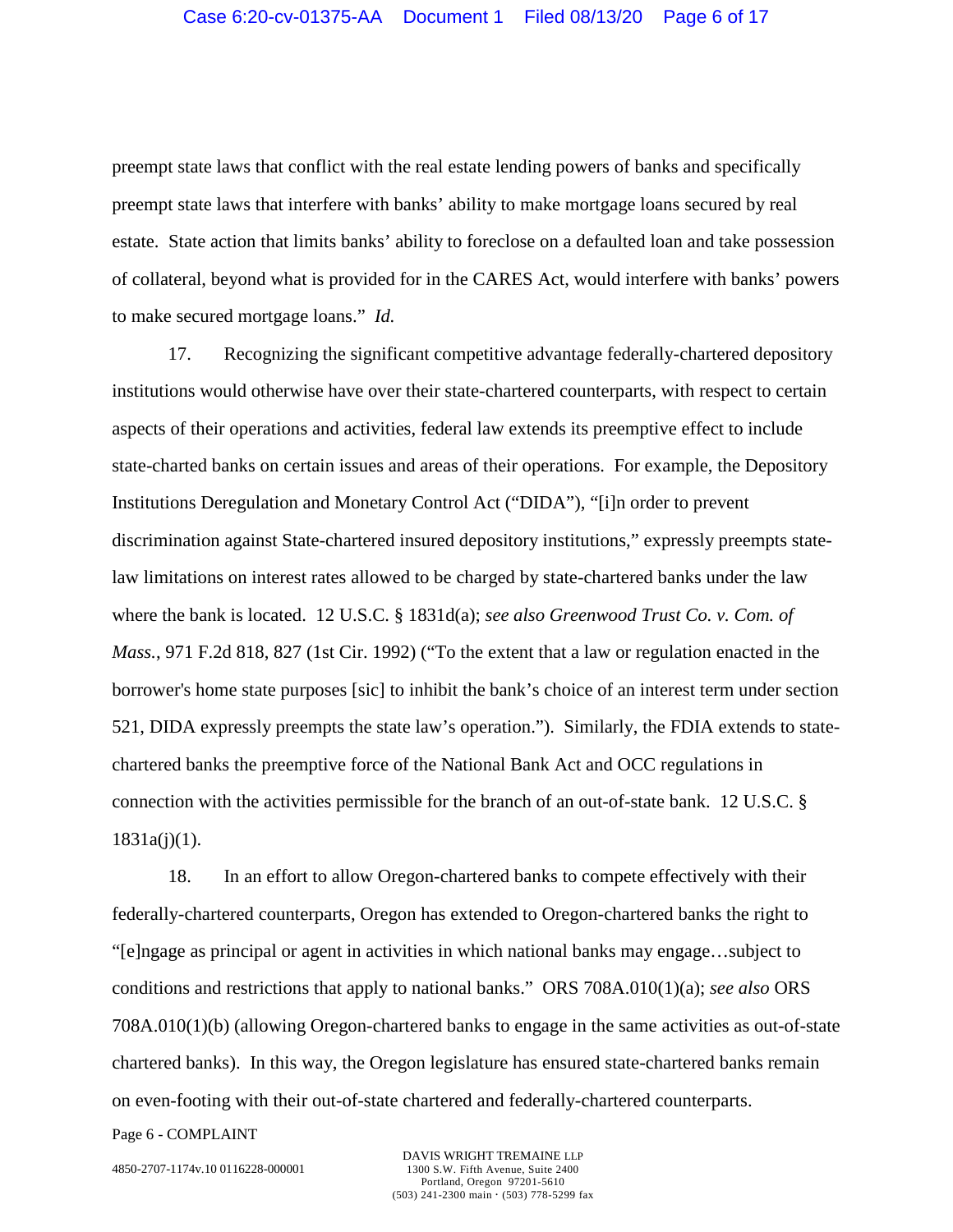19. On March 27, 2020, the CARES Act became federal law. The CARES Act includes provisions temporarily prohibiting foreclosures and requiring forbearance for specified periods with respect to "federally backed mortgage loans," which include any loan secured by a first or subordinate lien on residential real property designed principally for the occupancy of from 1- to 4- families that is (i) insured by the Federal Housing Administration under title II of the National Housing Act; (ii) insured under section 255 of the National Housing Act; (iii) guaranteed under section 184 or 184A of the Housing and Community Development Act of 1992; (iv) guaranteed or insured by the Department of Veterans Affairs; (v) made by the Department of Agriculture; or (vi) purchased or securitized by the Federal Home Loan Mortgage Corporation or the Federal National Mortgage Association. CARES Act, § 4022(a)(2).

20. Specifically, the CARES Act prohibited servicers of federally backed mortgage loans from initiating "any judicial or non-judicial foreclosure process, mov[ing] for a foreclosure judgment or order of sale, or execut[ing] a foreclosure-related eviction or foreclosure sale" for an initial 60-day period that has been subsequently extended by the relevant federal housing agencies on multiple occasions. CARES Act, § 4022(c)(2). *See* Federal Housing Finance Agency News Release, "FHFA Extends Foreclosure and Eviction Moratorium" (June 17, 2020).

21. Additionally, the CARES Act provides that borrowers with federally backed mortgage loans may request forbearance during the national emergency concerning COVID-19 declared by the President on March 13, 2020, and that such forbearance "shall be granted for up to 180 days, and shall be extended for an additional period of up to 180 days at the request of the borrower. . . ." CARES Act, §4022(b)(1)-(2).

22. The CARES Act also requires servicers of federally backed multifamily mortgage loans to provide forbearance for an initial period of up to 30 days and to extend the forbearance for up to two additional 30 day periods at the request of the borrower. CARES Act, § 4023(a)- (c). Federally backed multifamily mortgage loans are defined as any loan (other than temporary financing such as a construction loan) that (i) is secured by a first or subordinate lien on

Page 7 - COMPLAINT

4850-2707-1174v.10 0116228-000001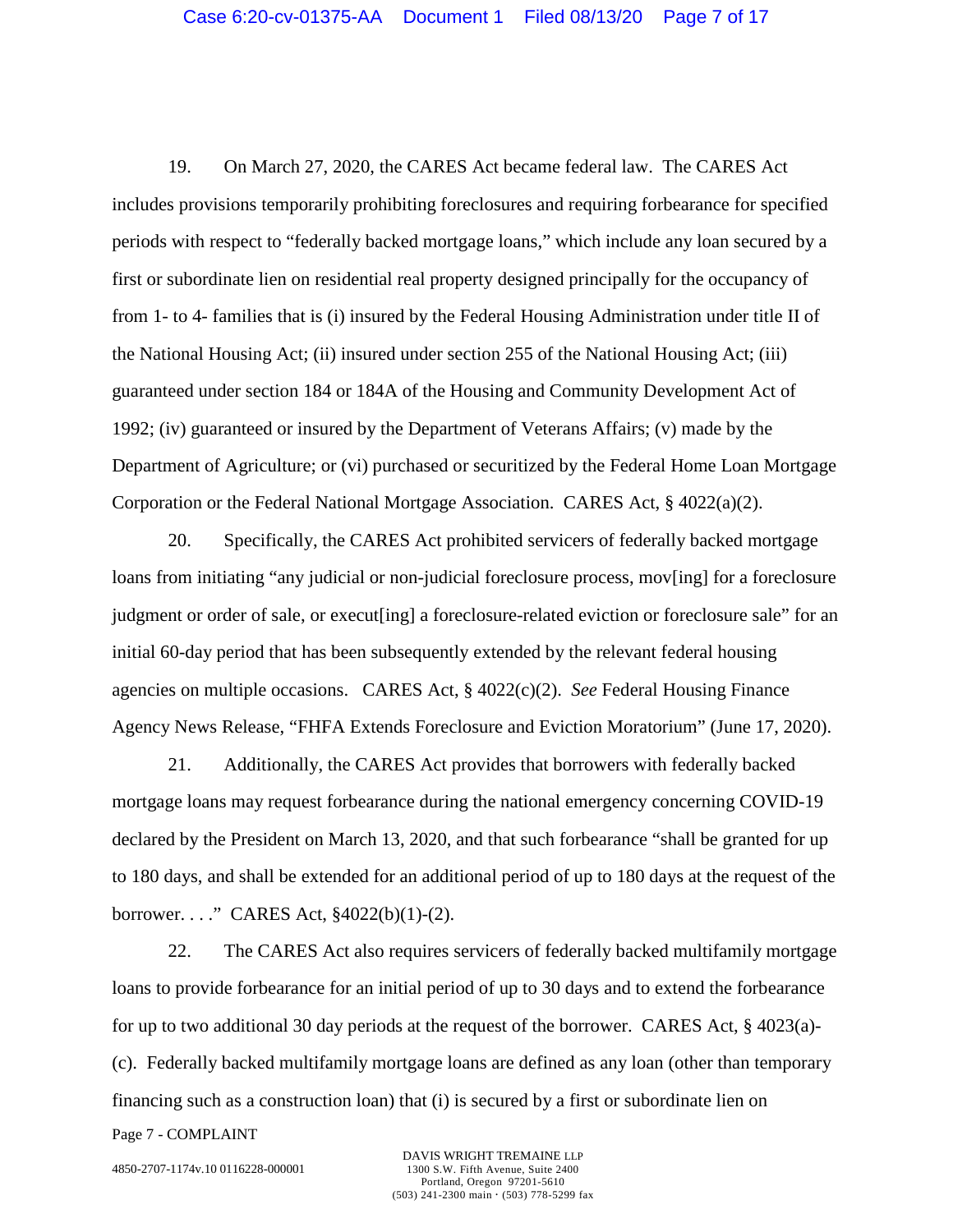residential multifamily real property designed principally for the occupancy of 5 or more families, including any such secured loan, the proceeds of which are used to prepay or pay off an existing loan secured by the same property, and (ii) is made in whole or in part, or insured, guaranteed, supplemented, or assisted in any way, by any officer or agency of the Federal Government or under or in connection with a housing or urban development program administered by the Secretary of Housing and Urban Development or a housing or related program administered by any other such officer or agency, or is purchased or securitized by the Federal Home Loan Mortgage Corporation or the Federal National Mortgage Association. CARES Act, § 4023(f)(B).

#### $V_{\bullet}$ **HB 4204**

23. On June 30, 2020, the Governor of Oregon signed HB 4204. The enrolled version of the bill is available at:

[https://olis.oregonlegislature.gov/liz/2020S1/Downloads/MeasureDocument/HB4204/Enrolled.](https://olis.oregonlegislature.gov/liz/2020S1/Downloads/MeasureDocument/HB4204/Enrolled)

24. HB 4204 was passed in a Special Session of the Oregon legislature in the span of approximately one week. One legislator remarked that due to the short time-frame involved, "HB 4204 is a great example of an issue needing a great deal more analysis." Vote Explanation of Representative Rick Lewis, available at:

<https://www.oregonlegislature.gov/pcive/HB%204204%20Lewis%206-26-2020.pdf>. Even legislators voting in favor of the measure expressed reservation, remarking that the "bill presents some unsettled legal questions….[and] I wish we had drafted the law more narrowly to prevent avoidable legal problems and interference with the recovery." Vote Explanation of Representative Marty Wilde, available at:

<https://www.oregonlegislature.gov/pcive/HB%204204%20Wilde%206-26-2020.pdf>.

25. HB 4204 creates an "emergency period" running between March 8, 2020 and September 30, 2020, "except that the Governor may specify a later date by executive order not

Page 8 - COMPLAINT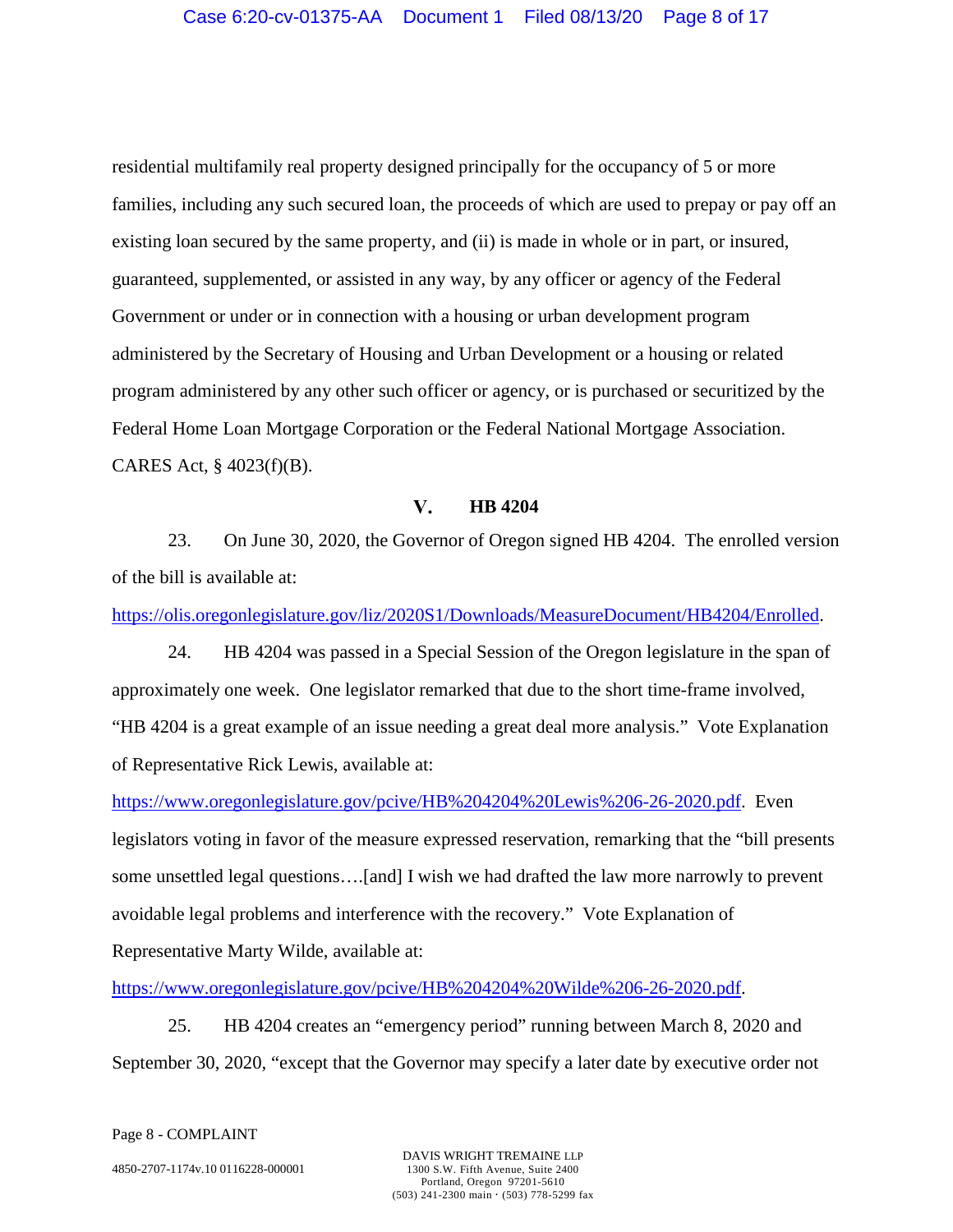later than 30 days before September 30, 2020." This period is both before and after HB 4204 was enacted.

26. HB 4204 fundamentally alters financial institutions' loan contracts and collection practices during the "emergency period" and afterwards. Specifically, HB 4204 provides that if a borrower "notifies the lender that the borrower will not be able to make the periodic installment payment," "a lender may not treat as default a borrower's failure to make a periodic installment payment or to pay any other amount that is due to the lender" during the "emergency period." Under those circumstances, HB 4204 requires a lender to "[d]efer from collecting the periodic installment payment during the emergency period" and to "[p]ermit the borrower to pay an amount the borrower owes to the lender as a result of a deferral under this subsection at the scheduled or anticipated date on which full performance of the obligation is due."

27. In addition, HB 4204 prohibits lenders from exercising various contractual rights they might otherwise have in response to a missed payment, including assessing charges or fees, or imposing a default interest rate, among other remedies. In short, for borrowers who give the required notice, HB 4204 imposes on lenders a mandatory forbearance during the "emergency period," which may be for an extended period, and allows borrowers to postpone all forbearance payments until final maturity of their loans, which may be years or decades in the future.

28. With respect to residential properties with four or fewer dwelling units, HB 4204's deferral provision operates whenever a borrower "attest[s] that the borrower's failure to pay is a result of income loss related to the COVID-19 pandemic," regardless of the borrower's actual ability to pay their periodic payments. Lenders have no ability to evaluate or contest a borrower's attestation of income loss related to COVID-19. For commercial properties, or residential properties with more than four dwelling-units, the borrower need only provide "financial statements or other evidence that demonstrates a loss of income related to the COVID-19 pandemic." HB 4204 does not on its face require a commercial or multi-family borrower to demonstrate a COVID-19 related inability to make payments on a loan obligation.

Page 9 - COMPLAINT

4850-2707-1174v.10 0116228-000001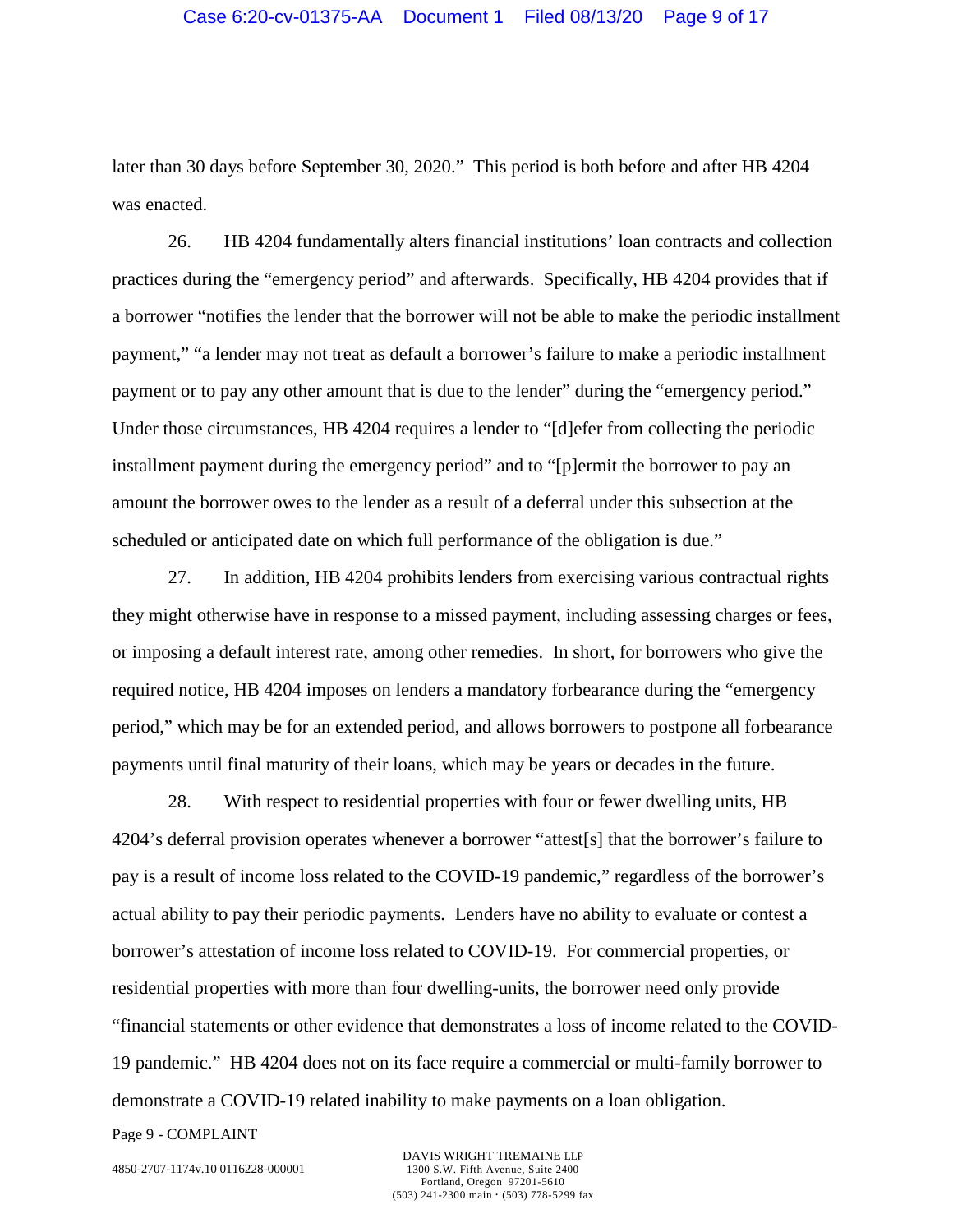29. In addition to curtailing lenders' right to enforce contracts as written, HB 4204 provides that "[a]ny purported trustee's sale during the emergency period is void and does not transfer or foreclose any rights to subject property," and that "[a]ny purported execution sale of subject property during the emergency period is void and does not transfer or foreclose any rights to the subject property." HB 4204 imposes these restrictions despite the fact that the "emergency period" pre-dates the effective date of the law.

30. HB 4204 requires all lenders authorized to do business in Oregon to "provide written notice by mail to all of the lender's borrowers of a borrower's rights for accommodation under this section."

31. Finally, HB 4204 contains a private right of action, allowing borrowers to sue lenders for any action taken contrary to HB 4204's restrictions during the "emergency period." Again, HB 4204 imposes this right despite the fact that the "emergency period" (and any actions taken before the effective date) pre-dates the effective date of the law.

#### VI. **THE IMPACT OF HB 4204**

32. Under HB 4204, all of OBA's members must provide on-demand forbearance as explained above. At a minimum, HB 4204 denies OBA's members contractually-mandated payments at the time the contracts required them to be made. That denial injures OBA's members because they do not receive funds they would have absent HB 4204. In addition, HB 4204 strips OBA's members of their-bargained for remedies in the face of borrower defaults. As such, not only do OBA's members suffer the loss of contractually-required payments, they suffer the loss of normal recourse.

33. Additionally, under HB 4204, all of OBA's members must provide written notice by mail to all of their borrowers "of a borrower's rights for accommodation under this section" within 60 days of the effective date of HB 4204. HB 4204 imposes this requirement despite the fact that, as alleged herein, several of the rights HB 4204 purports to afford borrowers are preempted by federal law or unenforceable because they violate lenders' constitutional rights.

Page 10 - COMPLAINT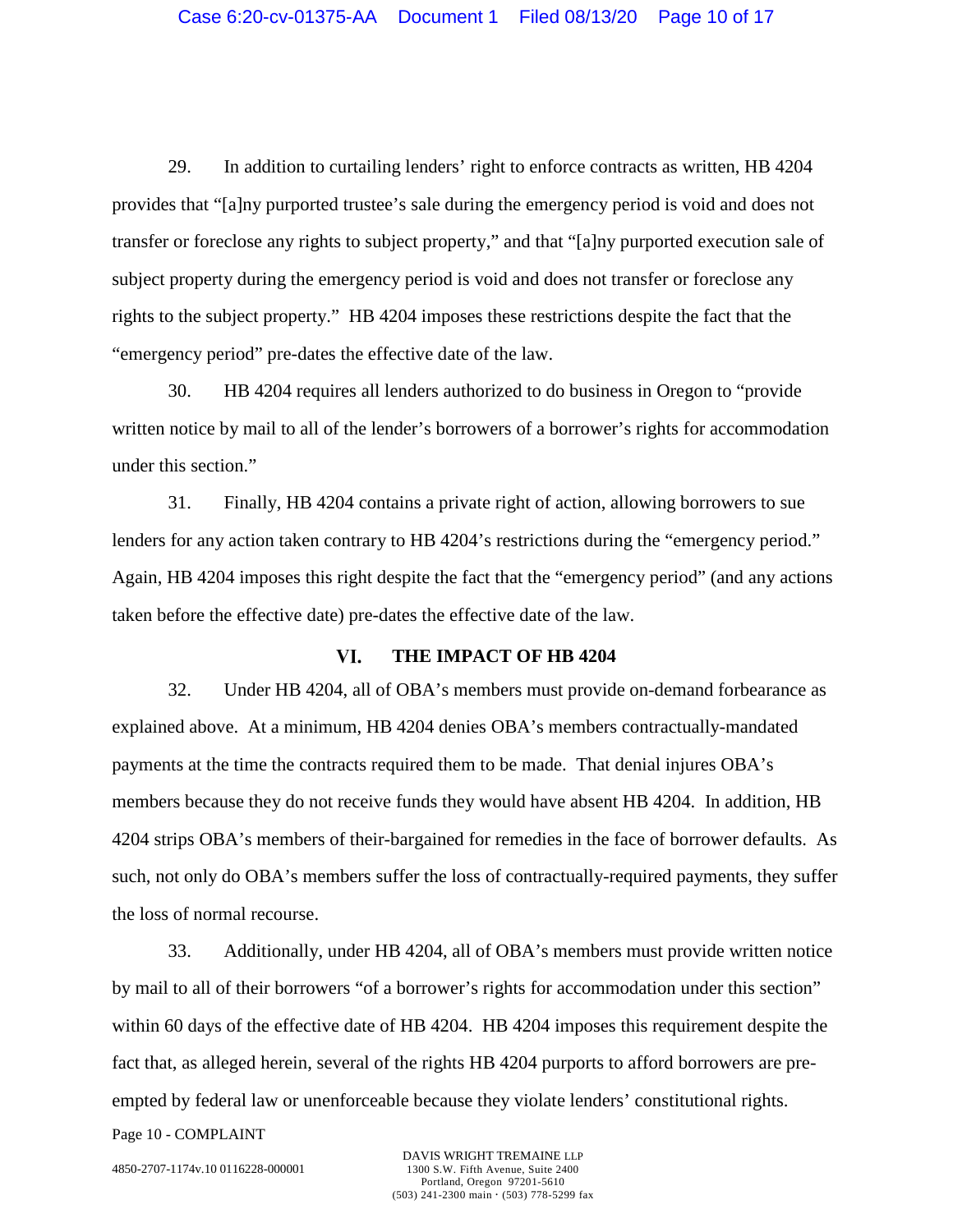34. HB 4204 impacts small community banks, and in particular those banks with a large portion of their loan portfolios in Oregon, most severely, insofar as it provides no mechanism to ensure banks maintain liquidity in the event of HB 4204-imposed forbearances. Indeed, the "emergency period" under HB 4204 has no outer limit, raising the potential that small banks can be without contractually-obligated loan payments for *months or years*. Even if the "emergency period" ends on September 30, 2020, HB 4204 denies lenders their negotiated payments until a loan terminates, which, for recently-made loans, may be as far as 30-years in the future. But HB 4204 does nothing to alter banks' requirements or their payments to investors and insurers, which continue regardless of borrowers' invocation of HB 4204's provisions. *Cf.*  OCC Bulletin 2020-62, "COVID-19 Relief Programs: Preemption" (June 17, 2020) ("[T]he proliferation of a multitude of competing requirements will conflict with banks' ability to operate effectively and efficiently, potentially increasing the risk to banks' safety and soundness and ultimately harming consumers.").

35. HB 4204 also threatens retroactive liability for banks based on conduct occurring *before* enactment. As enacted, the "emergency period" begins in March 2020, and HB 4204 prohibits lenders from treating a missed payment as a default (or taking other contractuallyauthorized steps) at *any time* during the emergency period. So OBA members who imposed or collected fees or charges based on a missed periodic payment in March, April, or May of 2020 (before HB 4204's effective date) are exposed to a private right of action (and attorney fees) for conduct that was legal at the time it occurred.

36. HB 4204 also provides that even though a lender "shall . . . [d]efer from collecting the periodic installment payment during the emergency period," the lender "may," after conducting an escrow analysis, "adjust the amount of any escrow impound payment the borrower has an obligation to make . . . and may take into account any shortage or deficiency that results from deferring payments under this subsection." To the extent the provision does not allow a

Page 11 - COMPLAINT

4850-2707-1174v.10 0116228-000001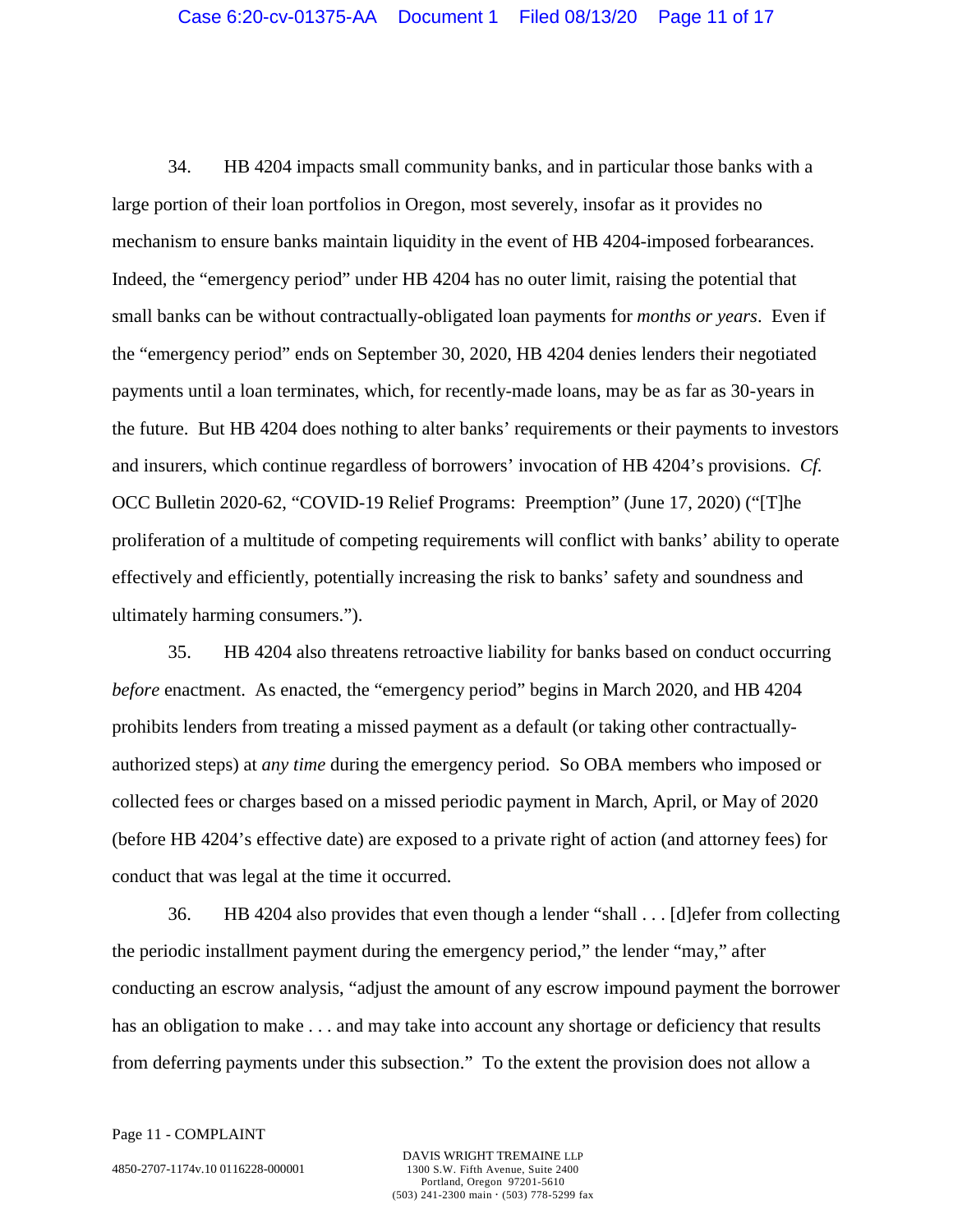lender to require borrowers to maintain sufficient funds in escrow accounts, it impairs both lenders' rights under federal law and their right to protect the asset securing their loans.

37. Compliance with HB 4204—especially in conjunction with lenders' voluntary deferral programs and those mandated by the CARES Act—will require lenders operating in Oregon to dedicate hundreds of hours to developing and deploying HB 4204-specific protocols and programs, and to determine how those protocols and programs interact with both lenders' voluntary forbearance and modification programs and programs mandated under federal law.

### VII. **FIRST CLAIM FOR RELIEF: FEDERAL PREEMPTION (28 U.S.C. § 2201)**

38. Plaintiffs incorporate the above-stated allegations as though stated herein.

39. The Supremacy Clause, U.S. Const. Art. VI, clause 2, provides that federal law "shall be the supreme law of the land…anything in the Constitution or laws of any State to the contrary notwithstanding."

40. Sections 3 and 9 of HB 4204 significantly interfere with financial institutions' express power under federal law to make real-estate loans. Sections 3 and 9 unilaterally change the payment schedule and due date of loans, prohibit institutions from imposing negotiated interest rates and fees, prohibit institutions from protecting their security via escrow accounts, and require financial institutions to provide disclosures not mandated by federal law. Federal law, including but not limited to the NBA and HOLA and regulations promulgated thereunder, preempt those sections of HB 4204 as-applied to national banks and federal savings associations. Various provisions of federal law, including but not limited to the FDIA, as amended by DIDA, and regulations promulgated thereunder, pre-empt those sections of HB 4204 as applied to outof-state chartered banks.

41. Congress has clearly spoken in the area of housing relief related to COVID-19 by enacting specific provisions in the CARES Act relating to federally backed mortgages. As

Page 12 - COMPLAINT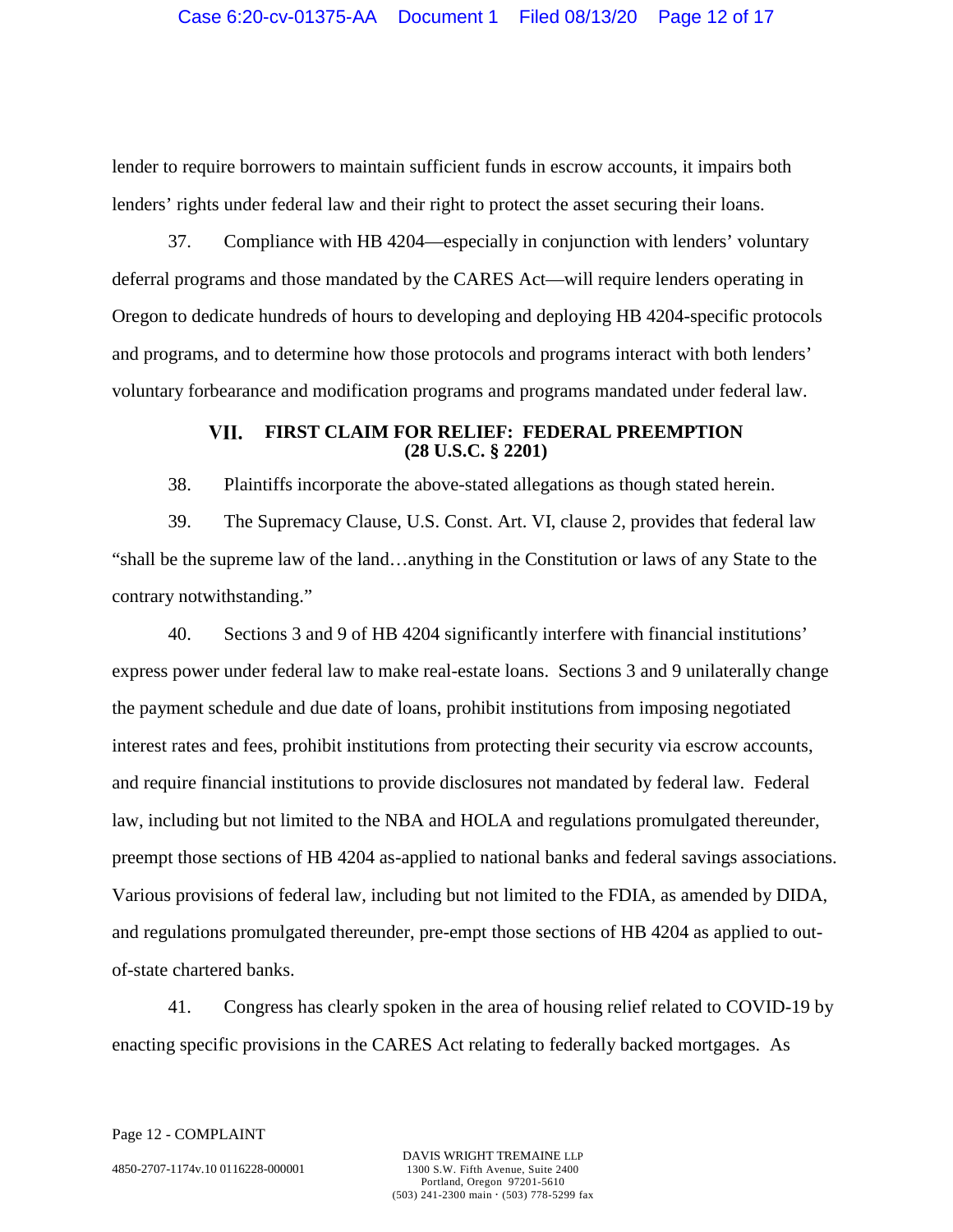applied to federally backed mortgages covered by the provisions of the CARES Act, HB 4204 directly conflicts with Congress' intent in addressing the impact of COVID-19 on housing.

42. Plaintiffs seek a declaration that federal law preempts HB 4204 sections 3 and 9 in total, and an injunction preventing their enforcement.

43. Under ORS 708A.010, Oregon-chartered banks have the same powers as their federally-chartered counterparts. Oregon-chartered banks, however, will not have the same powers as their federal counterparts if Oregon-chartered banks are restricted in the exercise of those powers. Because federal law allows national banks and federal savings associations to make real-estate loans unburdened by HB 4204, ORS 708A.010 provides Oregon-chartered banks the same powers.

44. Plaintiffs seek a declaration that under ORS 708A.010, Oregon-chartered banks can exercise the same powers as national banks and federal savings associations, including powers exercised by virtue of federal preemption.

### **SECOND CLAIM FOR RELIEF: CONTRACTS CLAUSE (28 U.S.C. § 2201 & 42 U.S.C § 1983)**

45. Plaintiffs incorporate the above-stated allegations as though stated herein.

46. 42 U.S.C. § 1983 prohibits any State from depriving any citizen of the United States of any of the "rights, privileges, or immunities secured by the Constitution and laws" of the United States.

47. The Contracts Clause, U.S. Const., Art. I, section 10, clause 2 provides: "No State shall...pass any Law impairing the obligation of Contracts."

48. HB 4204 substantially impairs Plaintiffs' preexisting contractual relationships by altering the contractual obligations owed to Plaintiffs and by depriving them of the benefit of their contractual rights and protections. Specifically, section 3 of HB 4204 prohibits banks from treating borrowers' failure to pay as a default or taking any contractually authorized actions in response to a default. In fact, HB 4204 goes so far as to authorize borrowers to sue Plaintiffs and

Page 13 - COMPLAINT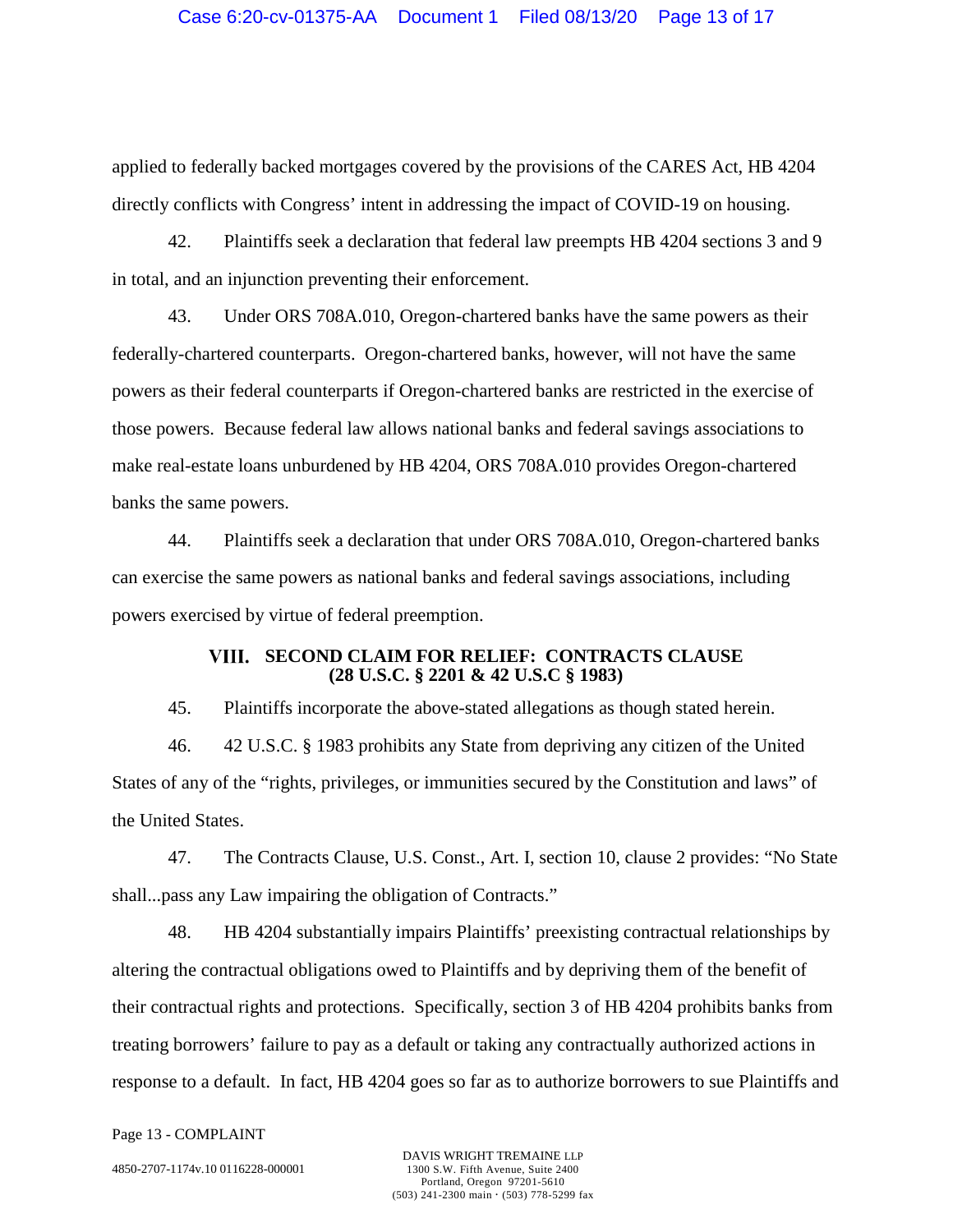recover attorney fees if Plaintiffs attempt to exercise contract terms to which those borrowers agreed in exchange for valuable consideration. In addition, Section 9 requires lenders to "inform" borrowers of illusory rights, jeopardizing lenders' rights to enforce their contracts aswritten in the future.

49. HB 4204 broadly adjusts the rights and responsibilities of lenders and borrowers beyond the degree necessary to advance the purpose of addressing the conditions caused by COVID-19. The scope of the forbearance requirement is not reasonably tailored to alleviating financial hardship. In the case of properties with four or fewer dwelling units, borrowers need only attest to suffering financial hardship to obtain forbearance, regardless of whether those borrowers are in fact capable of continuing to make payments. Under HB 4204, forbearance is required even where a borrower earns income from rent on the property for which payments are deferred. Payments may be deferred under HB 4204 until the date on which full performance of the obligation is due, which can be decades into the future. Furthermore, HB 4204 does not include any provisions permitting financial institutions to take action in response to damage to property, or to require borrowers to maintain sufficient escrow funds, thereby removing lenders' rights to take action to preserve the value of the collateral.

50. Plaintiffs seek a declaration that HB 4204 sections 3 and 9 impair Plaintiffs' contractual rights in violation of Article I, Section 10 of the United States Constitution, and an injunction preventing the enforcement of that provision. Plaintiffs also request the costs of prosecuting this action, including attorney's fees under 42 U.S.C. § 1988, and such other relief as the Court finds just and reasonable.

### IX. **THIRD CLAIM FOR RELIEF: RETROACTIVITY, DUE PROCESS AND TAKINGS (28 U.S.C. § 2201 & 42 U.S.C § 1983)**

51. Plaintiffs incorporate the above-stated allegations as though stated herein.

Page 14 - COMPLAINT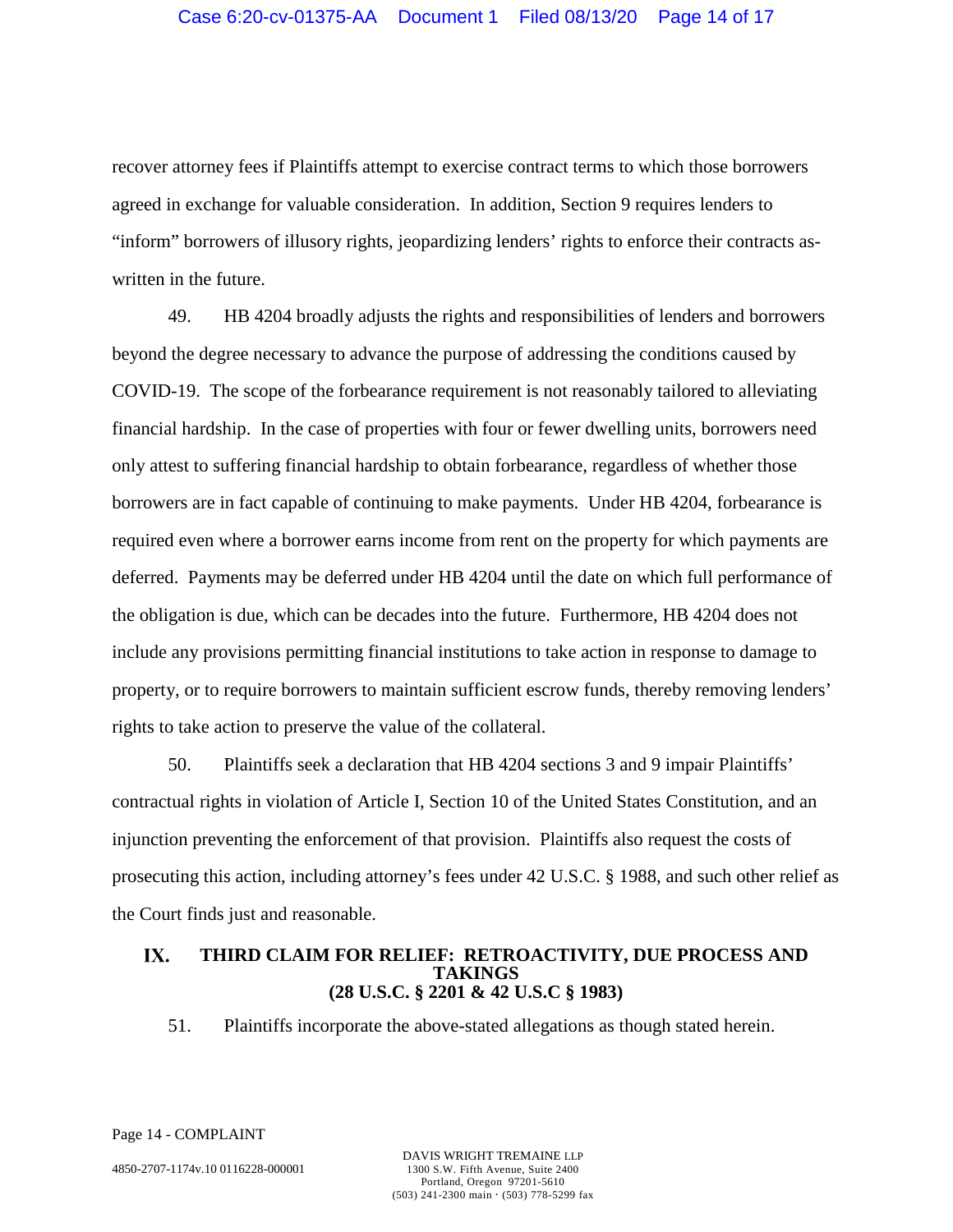52. 42 U.S.C. § 1983 prohibits any State from depriving any citizen of the United States of any of the "rights, privileges, or immunities secured by the Constitution and laws" of the United States.

53. The Due Process Clause, U.S. Const. amend. XIV, section 1, provides that no State shall "deprive any person of life, liberty, or property, without due process of law . . . ."

54. The Takings Clause, U.S. Const. amend. XIV, clause 4, incorporated against the State of Oregon through the Fourteenth Amendment, provides, "[N]or shall private property be taken for public use, without just compensation."

55. HB 4204 did not take effect until it was signed into law on June 30, 2020, more than three months after the start of the emergency period on March 8, 2020. Yet, as detailed above, HB 4204 states that (i) lenders may not exercise many of their essential contractual rights and protections, (ii) courts are barred from entering judgments of foreclosure and sale or issuing writs of execution, and (iii) any execution or trustee's sales during the emergency period is void. HB 4204 even creates a private right of action for actual damages, costs, and attorney fees against lenders who exercise certain contractual rights during the emergency period.

56. Substantive statutes are presumed to apply only prospectively, absent clear legislative intent to the contrary. *See, e.g., Robert Camel Contracting v. Kraustsheid*, 205 Or. App. 498, 502, 134 P.3d 1065 (2006). HB 4204 is substantive, rather than remedial, because it impairs existing rights, creates new obligations, and imposes additional duties with respect to past transactions. *Id.* However, HB 4204 does not contain a retroactivity clause expressly stating that the legislature intended these provisions to apply retroactively to events occurring between March 8, 2020 and June 30, 2020, as opposed to applying prospectively for the duration of the emergency period. Accordingly, HB 4204 should be read as not applying retroactively.

57. Between March 8, 2020 and June 30, 2020, OBA members legally exercised contractual rights now prohibited by HB 4204.

Page 15 - COMPLAINT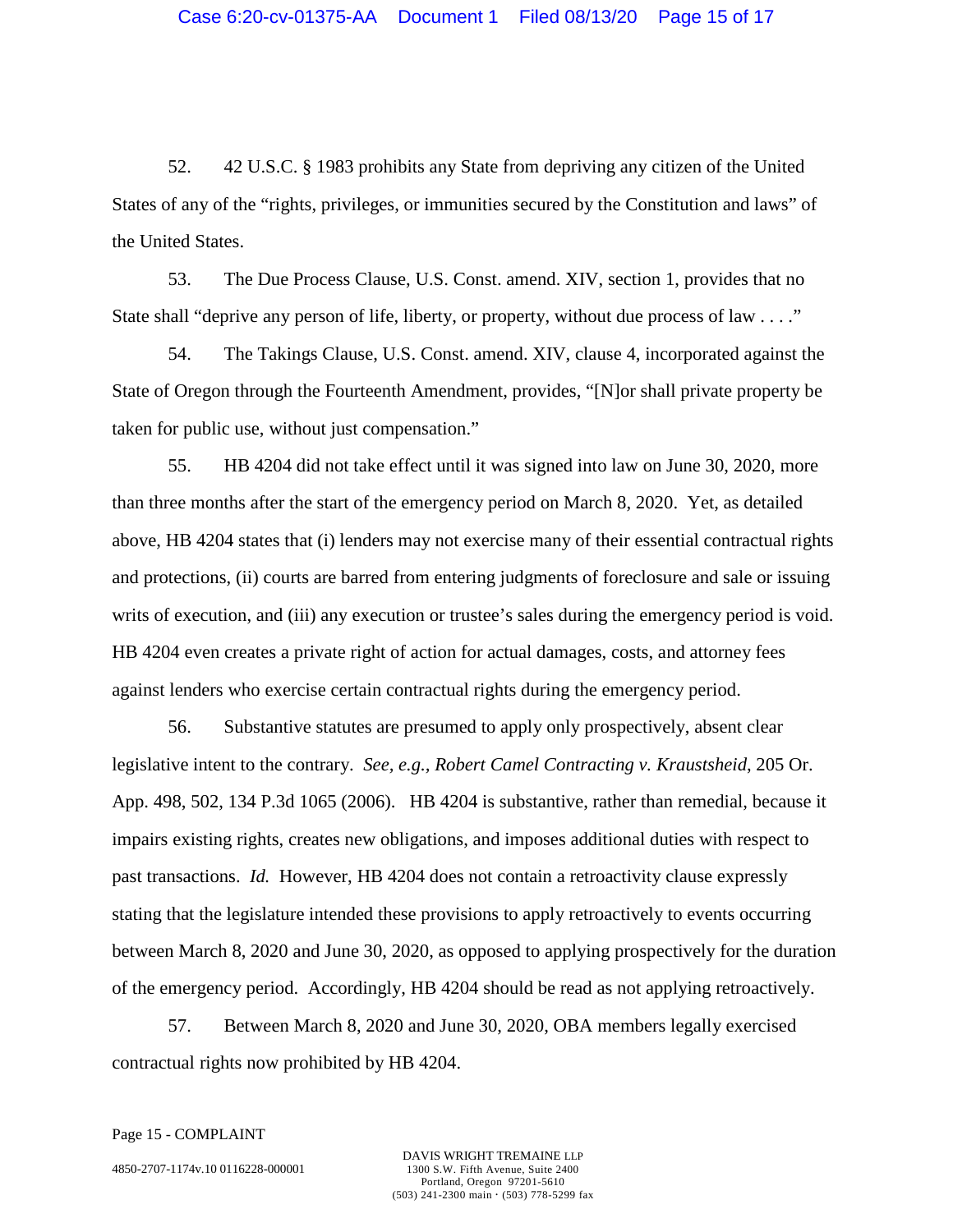58. If HB 4204 is read to apply retroactively to conduct or events occurring between March 8, 2020 and June 30, 2020, HB 4204 would violate the Due Process Clause by arbitrarily and irrationally imposing substantial retroactive liability for banks based on conduct that was legal at the time it occurred, and by voiding final judgments and other vested property rights.

59. Between March 8, 2020 and June 30, 2020, Oregon courts entered judgments of foreclosure and sale in favor of OBA members. Those judgments constitute vested property rights that cannot be taken by the State without providing just compensation.

60. If read to apply retroactively to judgments that have already been entered or execution or trustee's sales that have already been completed, HB 4204 would take vested property rights without just compensation in violation of the Fifth Amendment to the United States Constitution and Article I, section 18 of the Oregon Constitution.

61. Defendants' enactment and enforcement of HB 4204 are actions taken under the color of State law within the meaning of 42 U.S.C. § 1983, and are in contravention of Plaintiffs' constitutional rights.

62. Plaintiffs seek a declaration that HB 4204 does not apply retroactively to prohibit conduct that occurred prior to HB 4204's effective date or void judgments entered before that date, and an injunction preventing such retroactive application, because Plaintiffs have no adequate remedy at law. Plaintiffs also request the costs of prosecuting this action, including attorney's fees under 42 U.S.C. § 1988, and such other relief as the Court finds just and reasonable.

63. Alternatively, Plaintiffs seek a declaration that retroactive application of HB 4204's provisions to conduct or judgments entered before its effective date would violate the Due Process and Takings Clauses, and in injunction preventing such retroactive application, because Plaintiffs have no adequate remedy at law. Plaintiffs also request the costs of prosecuting this action, including attorney's fees under 42 U.S.C. § 1988, and such other relief as the Court finds just and reasonable.

Page 16 - COMPLAINT

4850-2707-1174v.10 0116228-000001